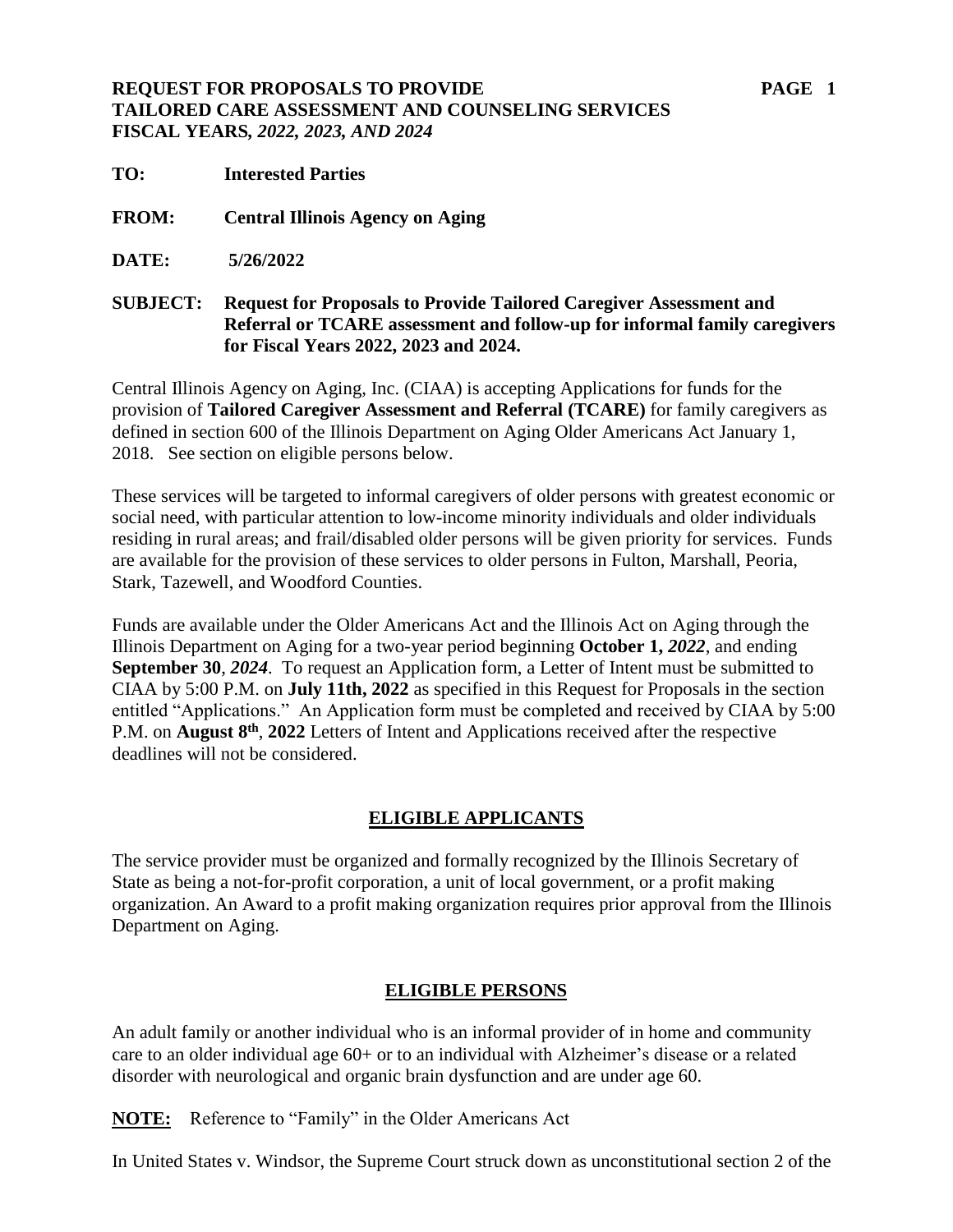### **REQUEST FOR PROPOSALS TO PROVIDE PAGE 2 TAILORED CARE ASSESSMENT AND COUNSELING SERVICES FISCAL YEARS***, 2022, 2023, AND 2024*

Defense of Marriage Act, which prohibited federal recognition of same-sex marriages and spouses. In keeping with the Supreme Court's analysis and reasoning in that decision. ACL's Reference to "Family" in the Older Americans Act (Continued) 'post-Windsor policy calls for treating same-sex marriages on the same terms as opposite-sex marriages to the greatest extent reasonably possible. Thus ACL programs should recognize as family members individuals of the same sex who are lawfully married under the law of a state, territory, or foreign jurisdiction. This policy applies based on the jurisdiction of celebration. In other words, if individuals of the same sex are legally married in any jurisdiction, ACL will recognize the marriage, regardless of whether the individuals are domiciled or reside in a state, territory that does not recognize the marriage. Thus, when this guidance discusses individuals of the same sex who are "legally married," the intention is to include all legal marriages, regardless of the individuals' current domicile or residence.

The term "family" is used throughout the Older Americans Act. See, e.g., section 102(a), (11), (18) of the Older Americans Act, 42 U.S.C. §3002(a), (11) (definition of case management services, caregiver); section  $201(d)$ ,  $(2)$   $(B)$   $(iii)$ ,  $42$  U.S.C. §3011 $(d)$ ,  $(2)$   $(B)$   $(iii)$ (requirements for the Director of the Office of Long-Term Care Ombudsman Program); section 302(3), 42 U.S.C., § 3022(3) (definition of family caregiver). ACL will recognize an individual of the same sex who is legally married as a member of one's family with respect to each such reference.

#### **TARGETED PERSONS**

Services must be made available in such a way as to provide optimum access for caregivers of older persons with greatest economic or social need, with particular attention to low-income minority individuals and older individuals residing in rural areas; and persons age 60 or over who are frail, homebound by reason of illness or incapacitating disability, or otherwise isolated, shall be given priority in the delivery of services.

#### **PERSONS WITH GREATEST ECONOMIC NEED**

Local policy provides that persons with greatest economic need are given highest priority for services. Greatest economic need results from an income level at or below the poverty line defined by the Office of Management and Budget. The *2022* poverty level for a family of one is \$*13,590* and for a family size of two is *\$18,310.* Income levels for families with more than two persons are listed in the instructions to the Application.

#### **PERSONS WITH GREATEST SOCIAL NEED**

Greatest social need is defined as: (1) minority (2) limited English-speaking, (3) 75 years of age or older or (4) living alone. Minority is defined as those persons who are either (a) African American (a person having origins in any of the black racial groups in Africa); (b) Hispanic (a person of Spanish or Portuguese culture with origins in Mexico, South or Central America, or the Caribbean Islands, regardless of race); (c) Asian American (a person having origins in any of the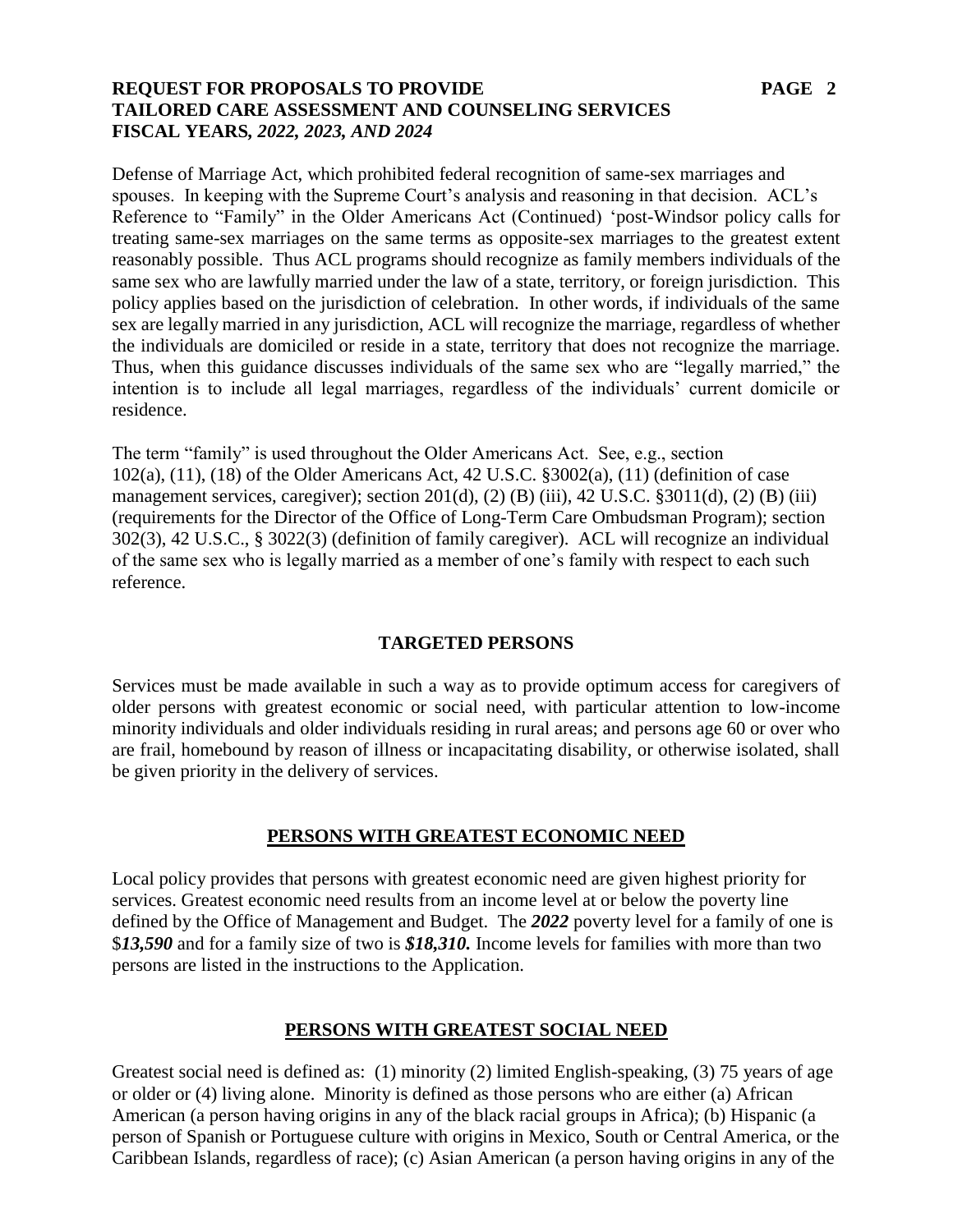## **REQUEST FOR PROPOSALS TO PROVIDE PAGE 3 TAILORED CARE ASSESSMENT AND COUNSELING SERVICES FISCAL YEARS***, 2022, 2023, AND 202*

original peoples of the Far East, Southeast Asia, the Indian Subcontinent or the Pacific Islands); or (d) American Indian or Alaskan Native (a person having origins in any of the original peoples of North America).

#### **FRAIL/DISABLED OLDER PERSONS**

Informal or family caregivers of persons age 60 or older who are frail, homebound by reason of illness or incapacitating disability, or otherwise isolated, shall be given priority in the delivery of services. "Frail," means the older individual is determined to be functionally impaired because the individual a) is unable to perform at least two activities of daily living without substantial human assistance, including verbal reminding, physical cuing, or supervision' or b) Due to a cognitive or other mental impairment, requires substantial supervision because the individual behaves in a manner that poses a serious health or safety hazard to the individual or to another individual.

# **TCARE CAREGIVER ASSESSMENT SERVICES DEFINITION**

Based upon the priorities established as a result of CIAA's planning process, the following services, as defined by Illinois Department on Aging Implementation Guidelines and/or local policy, will be provided to participants.

T-CARE assessment services are provided via phone and or in person using a web-based application tool. Assessments are provided by certified T-CARE Managers to adult family members or other individuals providing informal care of in home and community care for an older individual 60-+ or adult under 60 with Alzheimer's disease, or related disorders and organic brain dysfunctions.

TCARE assessment would be counted the same as counseling/education services. A unit of service is a session per participant.

# **TCARE or Tailored Care Caregiver Assessment Services**

"The purpose of TCARE is to effectively target support services to the specific needs of the caregiver and in this way maximize the impact of supports and services for caregivers (TCARE, 2022)." The assessment process and online tool will identify the strengths, resources and sources of stress, offering guidance to care managers to "tailor" an intervention plan, based on identified resources and areas of stress. The intervention plan will educate caregivers about available options and assist them with developing a plan of action that is consistent with their values, preferences and circumstances (TCARE 2022).

The TCARE assessment process starts with a screening to determine appropriate caregivers for assessment. This screens- out those caregivers who have straightforward questions and don't have time or the desire for extensive assessment and follow-up. The initial screen takes about 20 minutes and the full assessment takes between 40 minutes to an hour. After the full assessment is completed, care consultation takes placed based on results of the assessment to begin to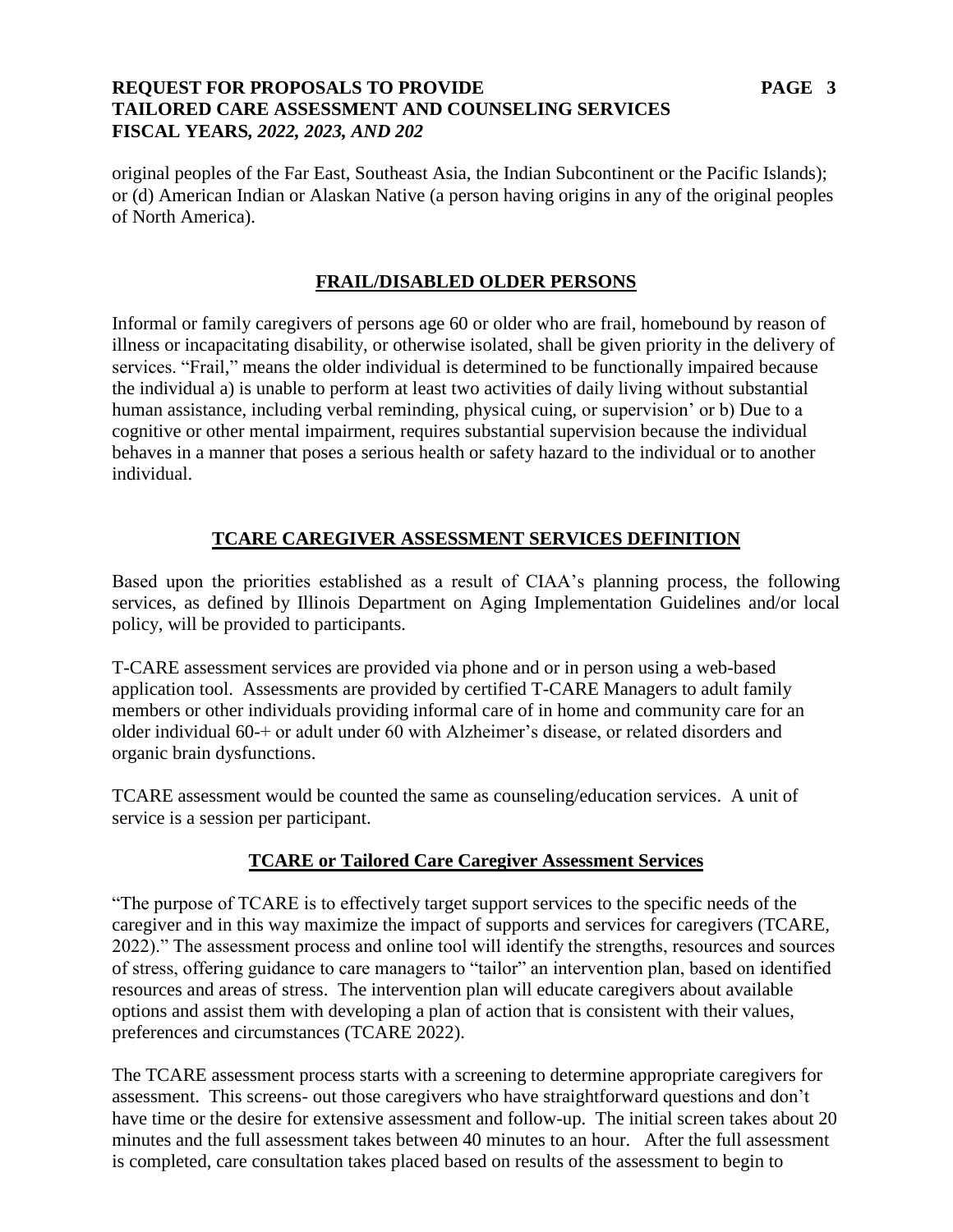## **REQUEST FOR PROPOSALS TO PROVIDE PAGE 4 TAILORED CARE ASSESSMENT AND COUNSELING SERVICES FISCAL YEARS***, 2022, 2023, AND 202*

develop strategies to help support the caregiver. Once a care plan is agreed upon between the care managers and informal caregiver, there are follow-up sessions scheduled every three months to determine if interventions have proved helpful and stressors have been diminished. Over 100,000 caregivers have been served by this program through-out the United States. 84% of caregivers reported lower levels of stress and depression after using T-Care care management protocol (Northeastern IL AAA, 2019).

An organization receiving funds for the **TCARE Assessment** program needs to comply with numerous service, administrative, financial, Civil Rights, and other requirements. Some of these requirements, those considered necessary to offer a basic description of the services to be provided, are highlighted as follow. Other requirements are attached to this document, in the Assurances, and the Notification of Grant Award.

#### **Outcomes**

The organization will serve 50 caregivers and provide 100 units of service during the timeframe specified. Units of Service include;

a) providing each caregiver with a minimum of one 20 minute screening assessment

b) providing a follow- up, 40-60 minute, initial assessment for those caregivers who after being screened, score high enough to benefit from the full assessment

c) providing repeated assessments or "follow-up assessments" at three month intervals so that their care plan can be adjusted as appropriate while caregivers are participating in the program.

d) providing referrals to evidence based family caregiver burn-out prevention interventions

e) Staff time expended on behalf of a caregiver including the time necessary for preparation, travel and documentation.

# **ADVISORY ROLE OF OLDER PERSONS**

The service provider must have procedures for obtaining the views of participants about the services they receive.

#### **TRAINING REQUIREMENTS**

CIAA will work in coordination with the provider to provide and/or arrange for TCARE certification training of paid and volunteer staff who will provide the TCARE Assessment. After passing a certification exam, staff will become certified TCARE Managers. TCARE training is provided through an online TCARE training site to include six training modules and quizzes. Certified TCARE Managers will be given a login and password to access the TCARE assessment tool and database.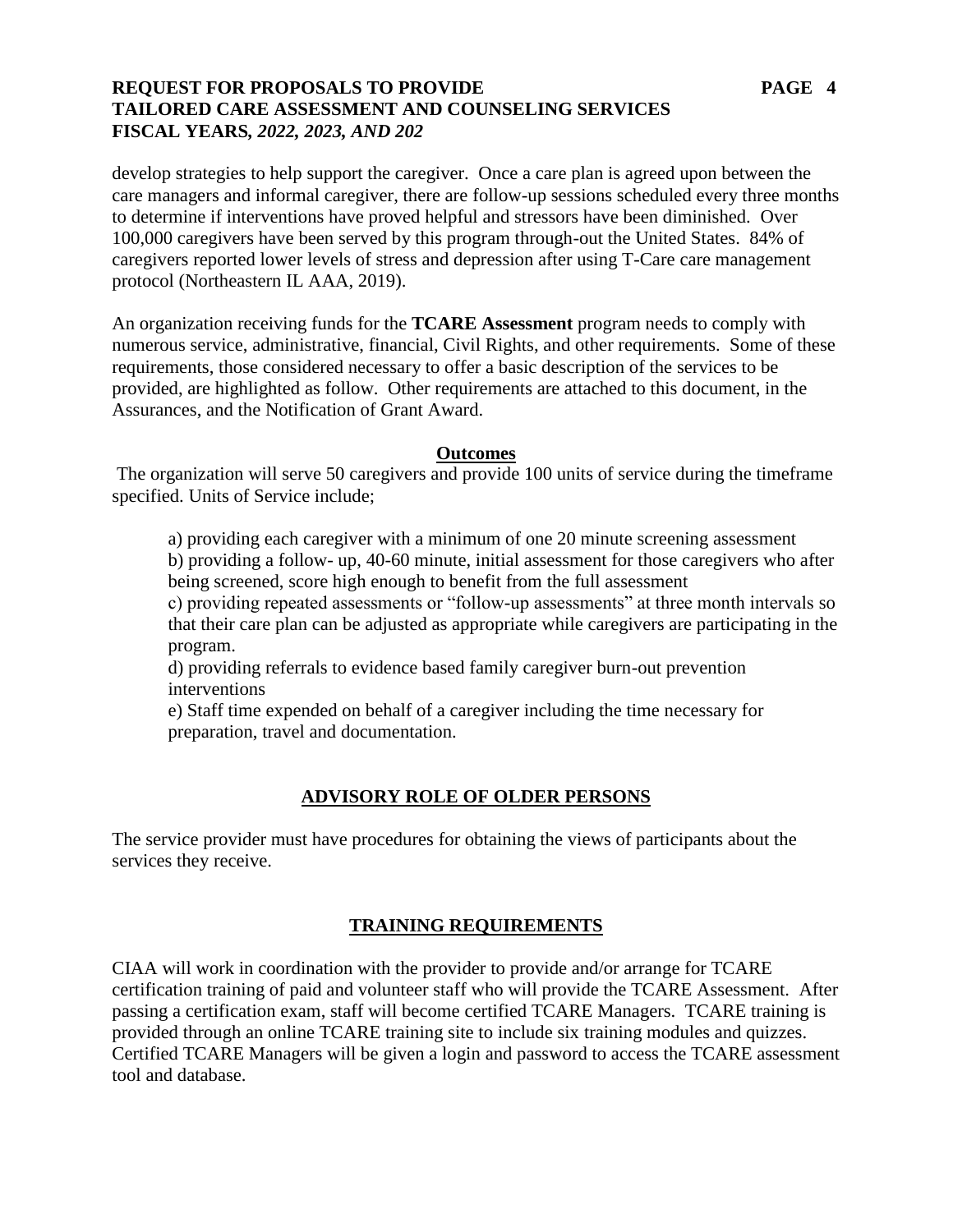# **REQUEST FOR PROPOSALS TO PROVIDE PAGE 5 TAILORED CARE ASSESSMENT AND COUNSELING SERVICES FISCAL YEARS***, 2022, 2023, AND 202*

# **PARTICIPANT CONTRIBUTIONS**

Service provider shall: (1) provide each caregiver with an opportunity to voluntarily contribute to the cost of the services; (2) protect the privacy of each older person with respect to his or her contributions; (3) establish appropriate procedures to safeguard and account for all contributions; and may not deny any older person services because the older person will not or cannot contribute to the cost of the services; (4) methods utilized for the collection of voluntary contributions must allow for the maximum privacy and confidentiality of those individuals who chooses to contribute; (5) use all contributions to expand the services of the provider under this part and supplement (not supplant) funds received under the Older Americans Act. Nutrition services providers must use all contributions to increase the number meals served, facilitate access to such meals, or to provide other supportive services directly related to nutrition services.

# **PARTICIPANT DISCLOSURE OF INFORMATION**

The service provider may not require a caregiver of an older person to disclose information about income or resources as a condition for providing services. The service provider may ask the caregiver about the older person's financial circumstances as a part of the process of identifying additional resources and benefits for which an older person may be eligible.

# **CONFIDENTIALITY**

The service provider needs to have procedures to protect the confidentiality of information about informal caregivers of older persons collected in the conduct of their responsibilities.

# **COORDINATION**

The service provider must assure that the services provided are coordinated with other appropriate services in the community. The service provider must be aware of, and knowledgeable about, benefits and services available through its own and other organizations, refer participants as needed, and follow through on referrals to assure that benefits and/or services are received and the need met.

# **OUTREACH ACTIVITIES**

The service provider will work in coordination with CIAA to conduct outreach activities (not outreach services) to identify individuals eligible for assistance, with special emphasis on rural elderly, older individuals who have greatest economic (with particular attention to low-income minority individuals and individuals residing in rural areas), older individuals who have greatest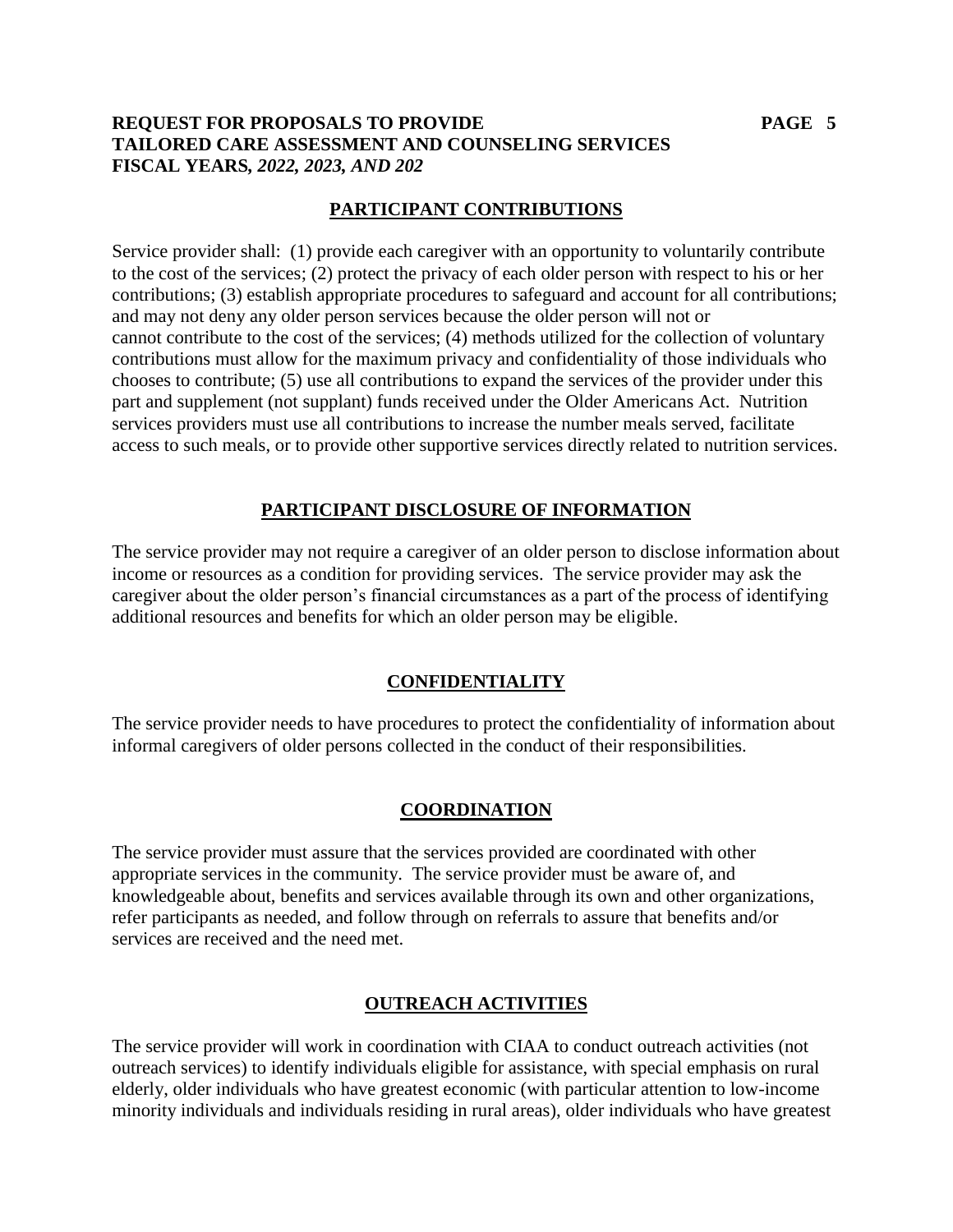# **REQUEST FOR PROPOSALS TO PROVIDE PAGE 6 TAILORED CARE ASSESSMENT AND COUNSELING SERVICES FISCAL YEARS***, 2022, 2023, AND 202*

social need (with particular attention to low-income minority individuals and older individuals residing in rural areas), older persons with severe disabilities; older individuals with limited English-speaking ability; older individuals with Alzheimer's disease or related disorders with neurological and organic brain dysfunction (and the caretakers of such individuals); and inform such persons of the availability of services.

The service provider must make known the availability of the services and how to get the services, to ensure participation of eligible older persons, and must assist participants in taking advantage of benefits under other programs.

# **MAINTENANCE OF EFFORT**

Funds available through this Request for Proposals must be in addition to, and may not be used to supplant, any funds that are or would otherwise be expended under any Federal, State, or local law by a State or unit of general purpose local government. Services for which payment may be made under Title XVIII of Social Security Act (42U.S.C.1395 et seq.) are not included in the services for which funds are available through this Request for Proposals.

#### **GEOGRAPHIC SERVICE AREA**

Service areas have been designated within the Planning and Service Area for which CIAA has planning and administrative responsibilities. An Application will be accepted for the provisions Tailored Care program in Fulton, Marshall, Peoria, and Stark, Tazewell, and Woodford counties. The provider must propose services for the entire service area.

# **PRIORITY TO MEDICALLY UNDERSERVED AREAS**

Priority shall be given to areas of the Planning and Service Area that are medically underserved and in which there are a large number of older individuals who have the greatest economic need for such services. Information on these areas appears in the attached chart **below** of Medically Underserved Areas.

# **Medically Underserved Areas**

**County Census Tract/Township**

Fulton **Astoria Township** Cass Township

Marshall Marshall County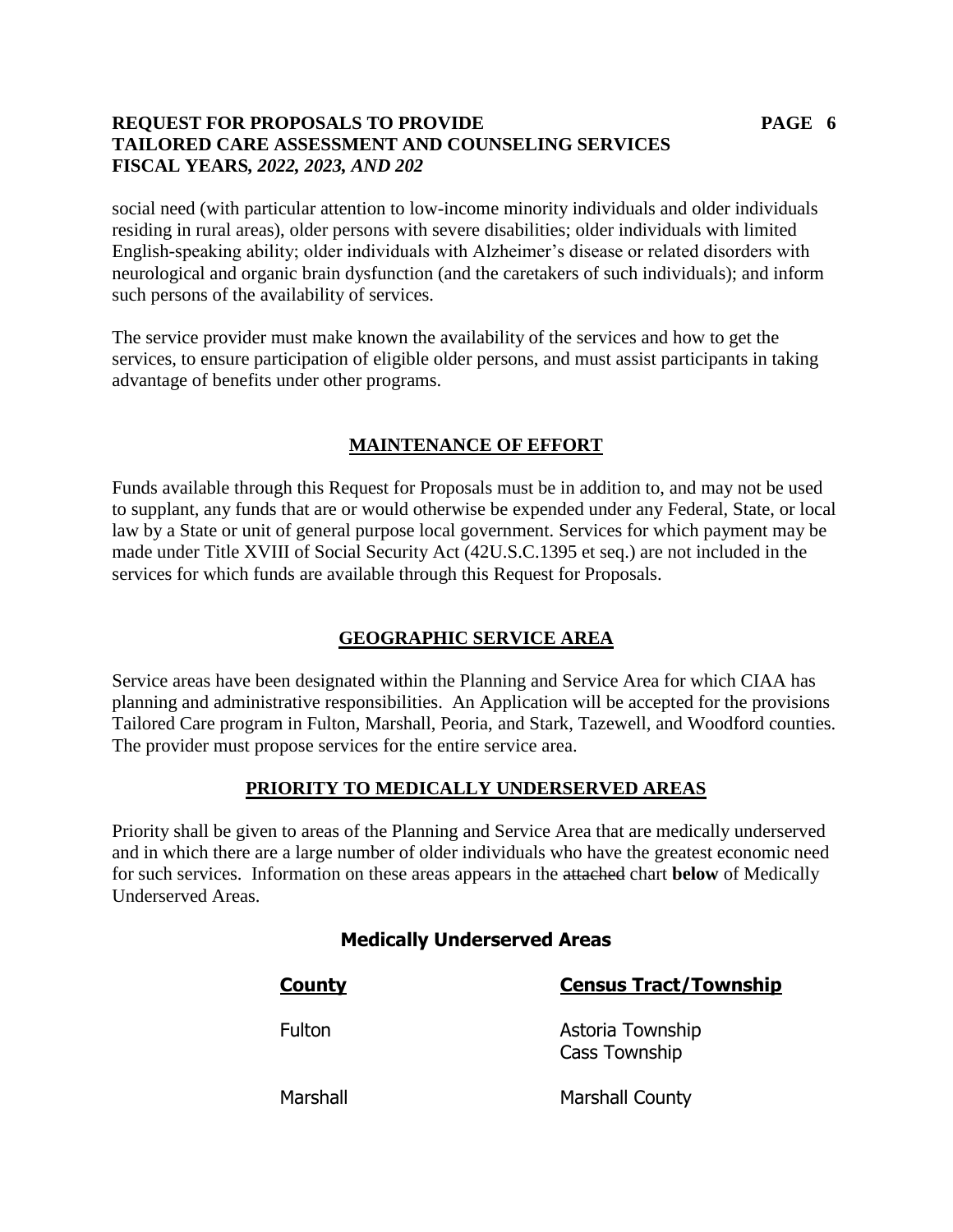### **REQUEST FOR PROPOSALS TO PROVIDE PAGE 7 TAILORED CARE ASSESSMENT AND COUNSELING SERVICES FISCAL YEARS***, 2022, 2023, AND 202*

Peoria 0001.00 0002.00 0003.00 0005.00 0006.00 0009.00

#### **PRIORITY TO MEDICALLY UNDERSERVED AREAS (CONTINUED)**

0012.00 0013.00 0037.00 0038.00 0039.00 0050.00

Stark **Essex Township** Valley Township West Jersey Township

#### **FUNDING POLICIES**

Amount and Sources of Funding

Funds for **T-CARE or Tailored Care Assessment** are available under the Federal Older Americans Act and the Illinois Act on Aging through the Illinois Department on Aging. The amounts of funds available from CIAA, shown below are annualized amounts. These amounts are available for expenditure in **Fiscal Year 2022 (October 1, 2022, to September 30, 2023); Fiscal Year 2023 (October 1, 2023, to September 30, 2024).**

The amounts of funds available are as follows:

#### **T-CARE or Tailored Care** *\$25,000 per year and*

#### **SERVICES AMOUNT OF FUNDS**

*Up to \$10,000 in start-up/ Training/supply expenses*

Applicants must propose T-Care program for all six counties: Fulton, Marshall, Peoria, Stark, Tazewell and Woodford.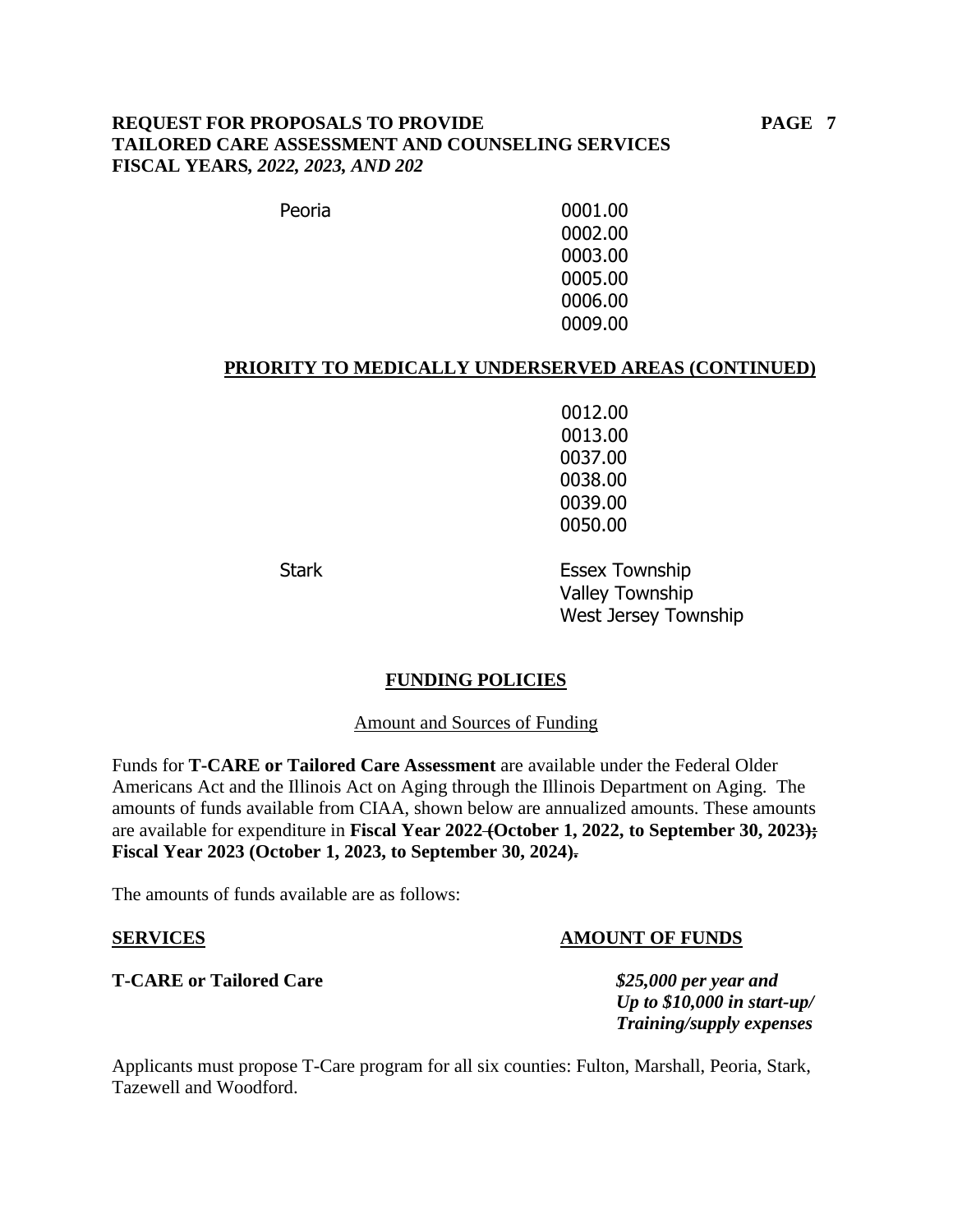## **REQUEST FOR PROPOSALS TO PROVIDE PAGE 8 TAILORED CARE ASSESSMENT AND COUNSELING SERVICES FISCAL YEARS***, 2022, 2023, AND 202*

#### **FUNDING PROCESS**

The successful applicant becomes the service provider and is awarded funds through a Notification of Grant Award (NGA). The NGA is the legally binding agreement between CIAA and the service provider and, upon signature, includes the Application and legal, regulatory, and other requirements. Actual funding will be contingent on the availability of funds to CIAA.

#### **APPLICATIONS**

Those requesting an Application form must submit a Letter of Intent to CIAA, 700 Hamilton Boulevard, Peoria, Illinois 61603, by 5:00 P.M. on July 11th, 2022*.* A Letter of Intent received after the deadline will not be considered. The Letter of Intent should state the following: (a) services for which an Application will be made; (b) service area for which Applications will be made; (c) name of the applicant organization and contact person; and (d) the address where the Application is to be sent. CIAA will send an Application form to the contact person at the address specified in the Letter of Intent.

An Application workshop *via Zoom and/or conference call will be scheduled at a time convenient for CIAA and service provider prior to the end of FY 2022. A review of the Application form will be presented, with time allotted for questions. Technical assistance will be available upon request.* 

An original and one copy of the Application, minimally consisting of the prescribed Application form completed in full, must be submitted to CIAA by 5:00 P.M. on August  $8<sup>th</sup>$ , 2022. Applications received after 5:00 P.M. on August 8th, 2022 will not be considered.

Applications will be reviewed by CIAA staff according to the criteria that follow, and for technical accuracy. CIAA staff will then present the results of the review to a designated committee comprised of Area Advisory Council members. This committee is charged with responsibility for developing recommendations for funding for Council and Board action. Appeals of Board action will be processed in accordance with established procedures as attached in the policy "Appeals of Probation, Suspension, Termination and Other Adverse Action."

For additional information, please contact: Mitch Forrest, MSW, LSW, CIRS-A/D, Family Caregiver Information and Assistance Specialist at (309)674-2071